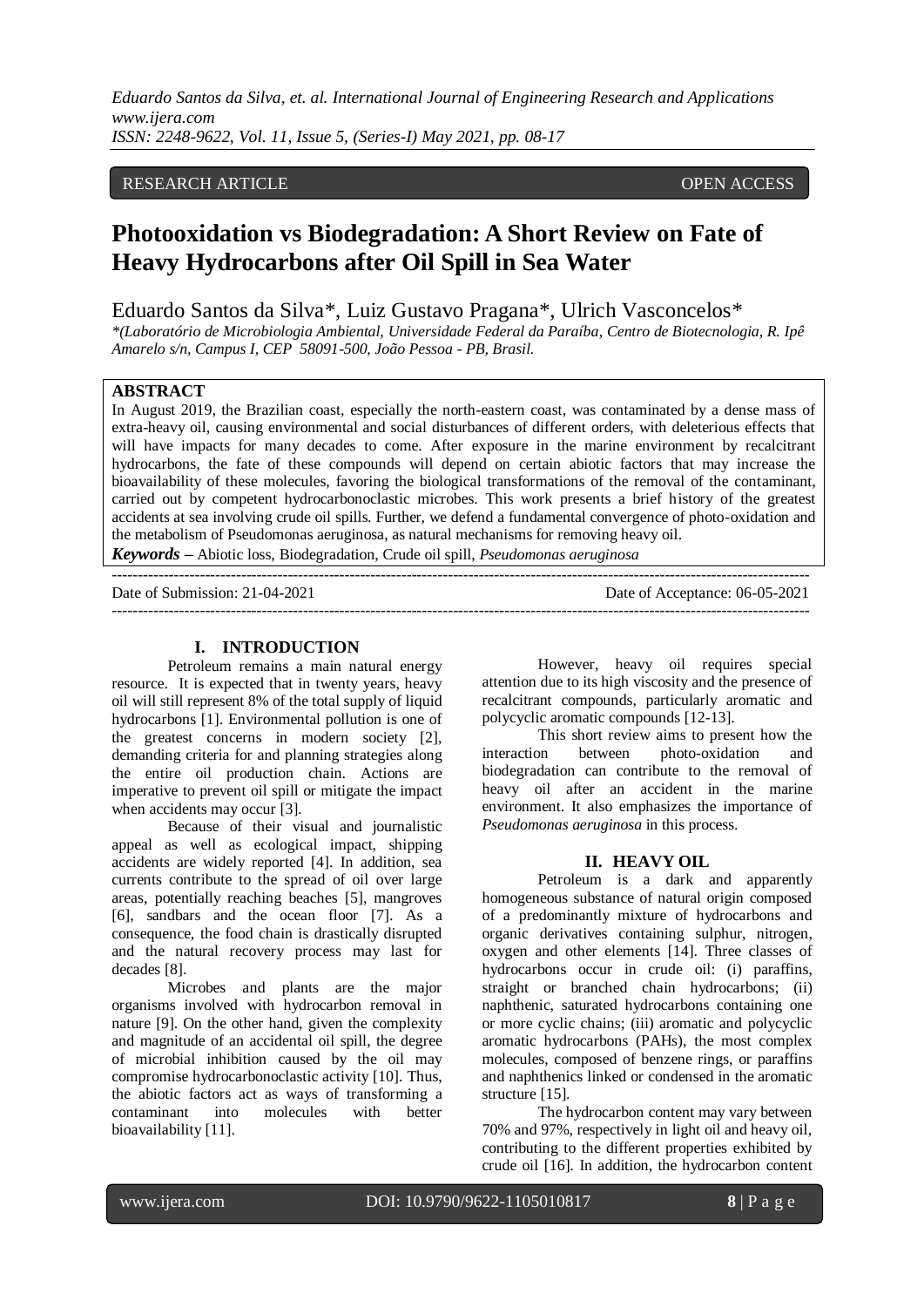is used in the chemical classification of oil and its fractions [17].

Heavy oil is characterized by a high ºAPI, among other properties, indicative of a dense oil, with high viscosity, low H/C ratio and high contents of asphaltenes, resins, aromatic compounds, condensates, heterocyclics, polycyclics, heavy metals and sulphur. In addition, heavy oils can contain up to 30% of PAHs in their composition [18].

PAHs are ubiquitous, highly hydrophobic and chemically stable molecules, composed of aromatic and/or pentacyclic rings, condensed and arranged in linear, angular or in groups, formed by the incomplete combustion of organic matter. PAHs represent risk, having mutagenic and carcinogenic properties [19]. Certain properties of PAHs, such as recalcitrance [20], high adsorption coefficient [21], low water solubility [22] and inhibition of microbial activity [23], ensure efficient sorption of sediments and organic matter.

PAHs are the most prevalent contaminants among all organic molecules [24] and despite their recalcitrance, they are susceptible to transformations through various abiotic routes, which include photo-<br>oxidation. auto-oxidation. photolysis and auto-oxidation, photolysis and volatilization [25]. Biological removal, however is the main mechanism for transforming these hydrocarbons, requiring abundant and competent hydrocarbonoclastic microbiota [26].

# **III. ICONIC ACCIDENTS INVOLVING CRUDE OIL AT SEA**

Contamination caused by oil and its derivatives may occur in different degrees along all of the production chain of petroleum exploration [27], involving accidental spills and contributing to a significant contamination of soil [28] and water [29]. The release of oil from natural sources is approximately 0.5 million tons annually, but the greatest source of oil pollution originates from human activity [30].

Several accidents involving oil spills occur annually. In the past 50 years, millions of tons of oil have been released in almost 2000 reported accidents and incidents. Most of the sources of the spill were ships and only a small portion of these accidents reported damage to wildlife [31]. In most of oil spills, however, legal action against those responsible were not effective, indicating that the regulatory acts concerning the transportation of oil and petroderivatives are still insufficient [32].

Some of these accidents were of significant proportions or suffered intense media attention, making them iconic, as follows: The first oil spill accident with international repercussions occurred

on March 18, 1967, involving the SS Torrey Canyon in the English Channel. The ship ran aground on the Seven Rocks reef due to a navigation error and caused the leakage of 120,000 ton of crude oil. The environmental impact was inevitable and both the northern coast of France and the coast of Cornwall were strongly affected. The death of seabirds reached hundreds of thousands. The case was exhaustively covered by the press at the time [33]. As a consequence, several international agreements were signed and in 1969 the International Oil Pollution Compensation Funds (IOPC) was created [34].

On March 24, 1989, the Exxon-Valdez spilled more than 35,000 tons of oil and caused the most emblematic environmental accident involving a historic oil spill. The accident occurred in Prince William Sound, Gulf of Alaska. Approximately 40% of the spilled oil reached 783 km of coastline, covering  $26,000 \text{ km}^2$  of the water surface and the consequences of that disaster persist to this day [35- 36]. Although the accident occurred in a region with mostly cold temperatures, monitoring over the decades, of the area affected by the oil, has become a landmark for the evolution of studies in bioremediation, contributing significantly to the knowledge and applications currently used [37-38]. In 2012, the ship involved in the accident was purchased by an Indian company and after several controversial lawsuits was finally turned into scrap metal a few years later [39].

The next accident occurred during a military conflict in 1991, with live coverage on television, during the Gulf War (1990-1991). The oil spill is believed to be the largest in history, in times of war or peace [40]. More than 800 oil wells were bombed and it is estimated that between 1 and 1.7 million ton of crude oil were leaked into the Persian Gulf, causing severe damage to the marine and terrestrial ecosystems, especially along the Kuwaiti and Iraqi coasts [41].

On November 13, 2002, the oil tanker Prestige sank off the coast of Galicia, Spain after a storm and more than 20 million gallons of oil were spilled, affecting more than 1000 Spanish and French beaches, also compromising the bird population [42]. The case was treated as a criminal by Spanish authorities and currently the region is still being monitored [43].

On April 20, 2010, a huge explosion destroyed the Deepwater Horizon oil rig in the Gulf of Mexico and for 83 days a volume of about 4 million barrels of crude oil spilled directly into the water, impacting aquatic and terrestrial life. To minimize the hazards, different strategies were applied, and millions of gallons of dispersing agents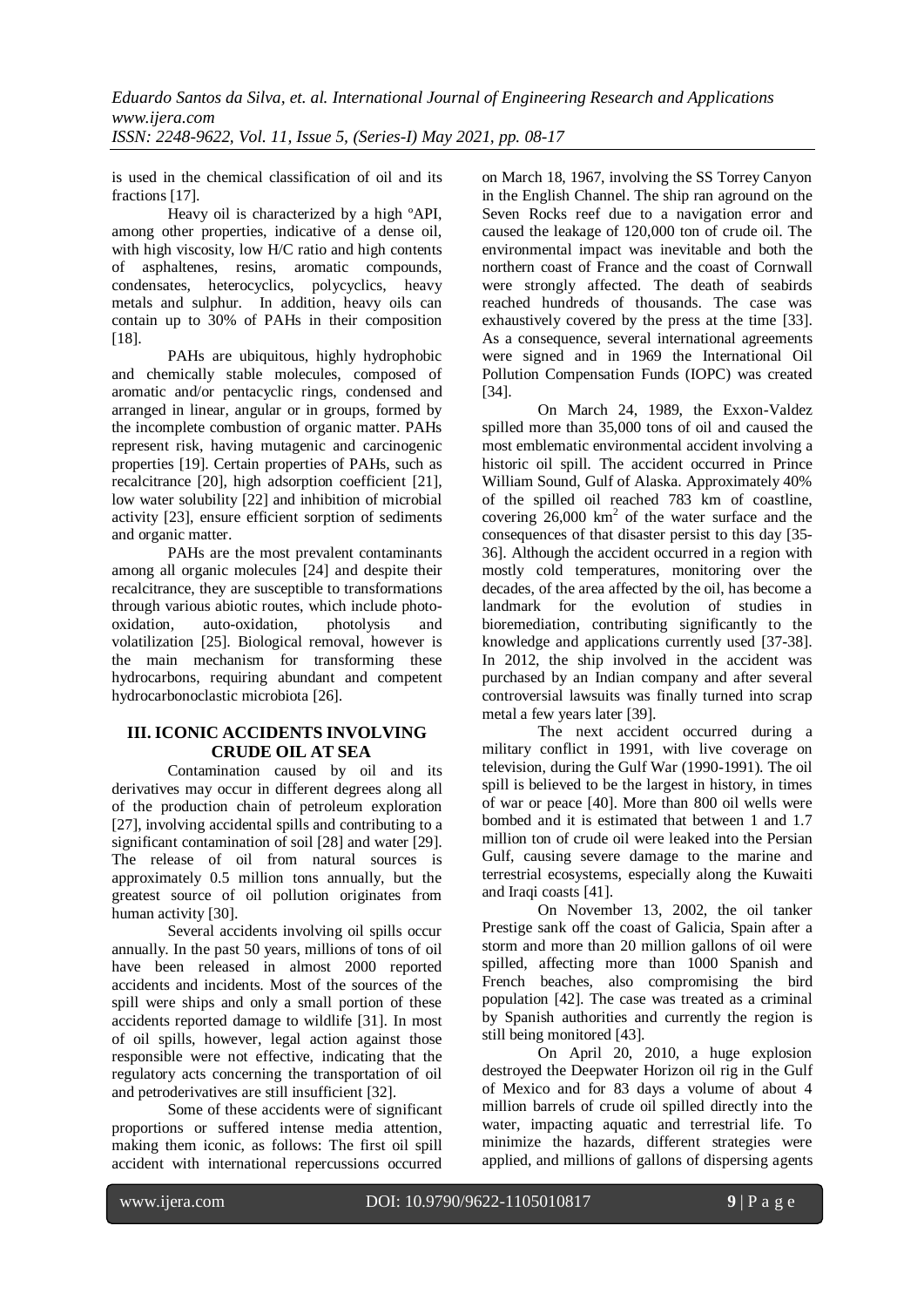were used. In the following years, many efforts have been made to recover the affected area, including photoremediation [44-45].

The biggest environmental tragedy related to oil spills in Brazil started on August 30, 2019. The first dense patches of crude oil appeared on the north-eastern coast and, by November had reached 643 areas in 116 municipalities in the region [46]. There was no immediate intervention on the part of the Brazilian government; despair of the people affected motivated and impelled the first actions. These actions were carried out in an incorrect and dramatic way, whose consequences will only come to light in the medium to long term [47]. The accident had a direct impact on more than 870,000 people, dependent on artisanal fishing and tourism, among other activities. The origin and responsibility for the oil spill are still unknown, but its nature was characteristic of an extra-heavy oil [48]. In the beginning of January and up to May 2020, small new spots resurfaced on the beaches of the Northeast and Southeast regions of Brazil.

## **IV. PHOTOOXIDATION AS THE MAIN ABIOTIC FACTOR IN THE ELIMINATION OF HEAVY OIL**

After an oil spill in the sea, the functioning of the aquatic ecosystem is affected by different variables. These variables determine the fate of the natural removal of hydrocarbons through routes governed by biotic and abiotic factors [49]. It has been known for some decades that photo-oxidation plays a major role in the fate of PAHs in the photic zone of the seawater [50]. In addition, biotic and abiotic factors may interact, positively enhancing the rate of hydrocarbon removal [51].

The biotic factors concern the availability of nutrients and the ability of the indigenous microbiota to tolerate and initially uptake the lower carbon chain compounds [52]. This initiates a process involving successions of the dominant microbiota, conditioned to the bioaccess and bioavailability of carbon and energy sources [53-55], as well as on the hydrocarbon type [56]. The abiotic factors are related to the physicochemical transformations of hydrocarbons, as well as temperature, humidity, pH variations and physicochemical properties of contaminants [57].

Hydrocarbons are degraded by different abiotic routes [58]. Light oil and simple, straight or branched chain hydrocarbons tend to be eliminated more quickly, especially by volatilization and chemical reactions in the presence of light [59]. On the other hand, the elimination of heavy oil is more prolonged because it is temporarily limited [60]. This occurs due to the sorption of these molecules to

the different substrates [61], as well as sedimentation in the beds [62], reefs [63] coastal and mangrove areas [64]. Despite this, heavy oil is also susceptible to the abiotic degradation routes, in which light oils are transformed.

The main abiotic routes for hydrocarbon transformation in water are volatilization [65], autooxidation [66], dispersion [67], formation of stable oil/water emulsions [68], dissolution [69] and sorption/sedimentation [70]. Photooxidation, however is the most important transformation route. Photooxidation is the most important weathering processes and contributes to the physicochemical degradation of oil hydrocarbons. Intense solar radiation on the surface of spilled oil allows the formation of high polarity compounds, such as aliphatic and aromatic ketones, aldehydes, carboxylic acids, fatty acids, esters, epoxides, sulfoxides, sulfones, phenols, anhydrides, quinones, aliphatic hydrocarbons and aromatic alcohols [71].

Aromatic hydrocarbons are more susceptible to photooxidation, compared to branched hydrocarbons, which are more resistant compounds. Photooxidation transforms aromatic hydrocarbons through two mechanisms [72]. The first occurs directly on the degradation of aromatic hydrocarbons with high molecular weight, including PAHs because these molecules absorb wavelengths in a range between 300 and 500 nm, comprising ultraviolet radiation and visible light [71].

The process of eliminating these compounds can occur within up to 36 days of exposure to sunlight [73]. In addition, the degradation of high molecular weight hydrocarbons is favored because the singlet oxygen photodegradation pathways are facilitated in aqueous media [74]. Additionally, in seawater, photosensitizing molecules participate in the production of reactive oxygen species that attack some aromatic compounds and PAHs. Thus, the more intense the solar radiation, the higher the rate of hydrocarbon photooxidation [75].

The second mechanism of hydrocarbon photo-oxidation occurs indirectly, via the formation of photochemical metabolites of aromatic compounds and PAHs, especially ketone metabolites. They may act as photosensitizers and participate in the transformation of other hydrocarbons, including high molecular weight nalkanes resistant to ultraviolet radiation [73].

Photolytic transformations are enhanced in natural waters and this also contributes to an increase in the bioavailability of petroleum hydrocarbons in the environment [76-77]. When there is a limitation in the levels of nutrients, photooxidation is the most important process to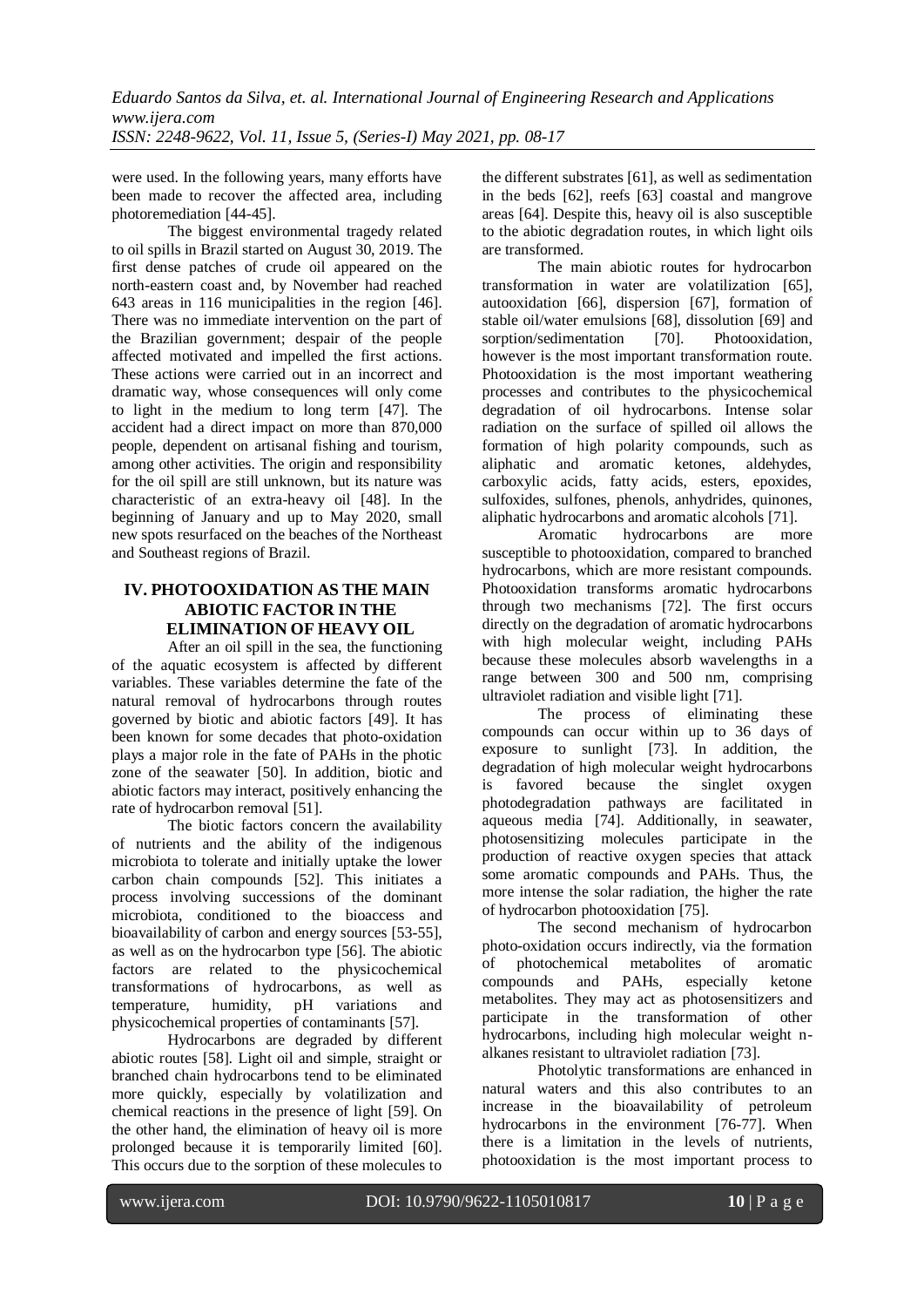*Eduardo Santos da Silva, et. al. International Journal of Engineering Research and Applications www.ijera.com ISSN: 2248-9622, Vol. 11, Issue 5, (Series-I) May 2021, pp. 08-17*

transform organic matter. In parallel, in marine photic zones, the combination of photooxidation, dissolution, and biodegradation allow the depletion of hydrocarbons at rates faster than just biodegradation under aphotic conditions [78]. Given this, microbial growth in the marine environment is minimal when non-irradiated hydrocarbons are used as the sole carbon and energy sources. On the contrary, the concentration of dissolved organic carbon increases linearly during sunlight irradiation, especially the ultraviolet-absorptive hydrocarbons [79].

# **V. ASSIMILATION AND DEGRADATION OF HEAVY OIL BY HYDROCARBONOCLASTIC BACTERIA**

At the beginning of the  $20<sup>th</sup>$  century, some microbes were discovered to use hydrocarbons as sources of carbon and energy. The term hydrocarbonoclastic was coined to designate these microbes. In the 1940s, studies deepened on the theme after publication of a classic study by Bushnell and Haas [80] when they proved that more complex hydrocarbons can be mineralized.

Hydrocarbonoclastic microbes are widely distributed in the environment due to their diazotrophic nature [81]. The microbial cell alterations caused by hydrocarbon exposure promote drastic changes in the indigenous biota [82], especially because the C:N:P ratio is unbalanced [22]. In contrast, after exposure to crude oil, the population of hydrocarbonoclastic microbes becomes more prevalent [83].

Microbial metabolism is the key role to the recovery of a specific oil-contaminated site [84-85]. Bacteria exhibit different mechanisms to uptake hydrocarbons, among them, the expression of oxidoreductases [86], synthesis of surfactants [87], biofilm formation [88] and production of compatible solutes [89]. In addition, the presence of macro and micronutrients is crucial. Simple molecules with higher bioavailability may enhance the removal of recalcitrant hydrocarbons, acting as cosubstrates [90].

In fresh water, hydrocarbon biodegradation processes are more favored, compared to the marine environment. The salinity of sea water promotes salting out, i.e., a reduction of hydrocarbon solubility and bioavailability caused by increased hydrophobicity of hydrocarbons due to interactions of these molecules with cations [91]. Thus, photooxidation plays a crucial role in the marine environment, as it promotes the formation of assimilable photoproducts that contribute to the

acceleration of the rate of elimination of the contaminant [92].

Several hydrocarbonoclastic microorganisms are capable of removing oil in seawater and on soil and beaches contaminated by hydrocarbons [93-95]. Due to its metabolic<br>versatility. *Pseudomonas aeruginosa* is versatility, *Pseudomonas aeruginosa* is acknowledged as a representative hydrocarbonoclastic microbe [96]. The bacterium exhibits resistance and tolerance to toxic molecules in environments with different degrees of selective pressure [97]. In addition, *P. aeruginosa* uses more than 90 molecules as carbon and energy sources [98], including paraffins [99], naphthenics [100], 2015), aromatics [101] and PAHs [102]. The hydrocarbon mineralization process is divided into two distinct stages. The first is more accelerated and mediated by the bioavailability of the contaminant. The second stage is slower and controlled by the hydrocarbon sorption/desorption ratio [103]. It may be enhanced when other abiotic factors are interacting [104].

The degradation of different recalcitrant hydrocarbons by *P. aeruginosa* is complex. The bacterium may have preferential choices for the carbon sources [105] especially those with high molecular weight hydrocarbons [106]. Given this, the role of photooxidation and other abiotic factors in the transformation of these molecules is extremely important because this process enhances bioavailability. In parallel, *P. aeruginosa* can assimilate hydrophobic compounds because it is capable of producing ramnolipids, i.e., molecules with tensoactive properties that enable bioaccessing [107], as well as increase bacterial respiratory activity [108]. Therefore, the reduction in the surface tension of heavy oil becomes proportional to the increase in the kinetic parameters of hydrocarbon degradation [109] and the products of this degradation comprise intermediates of different pseudomonal metabolic routes for the production biomass and attainment of energy [110].

## **VI. CONCLUSION**

The interaction of biotic and abiotic factors is crucial for the fate of hydrocarbons introduced into the marine environment. Photic transformations in particular are responsible for the formation of products with higher bioavailability and thus, able to be assimilated and mineralized by competent microbes, especially *Pseudomonas aeruginosa*, one of the most versatile and ubiquitous hydrocarbonoclastic microorganisms.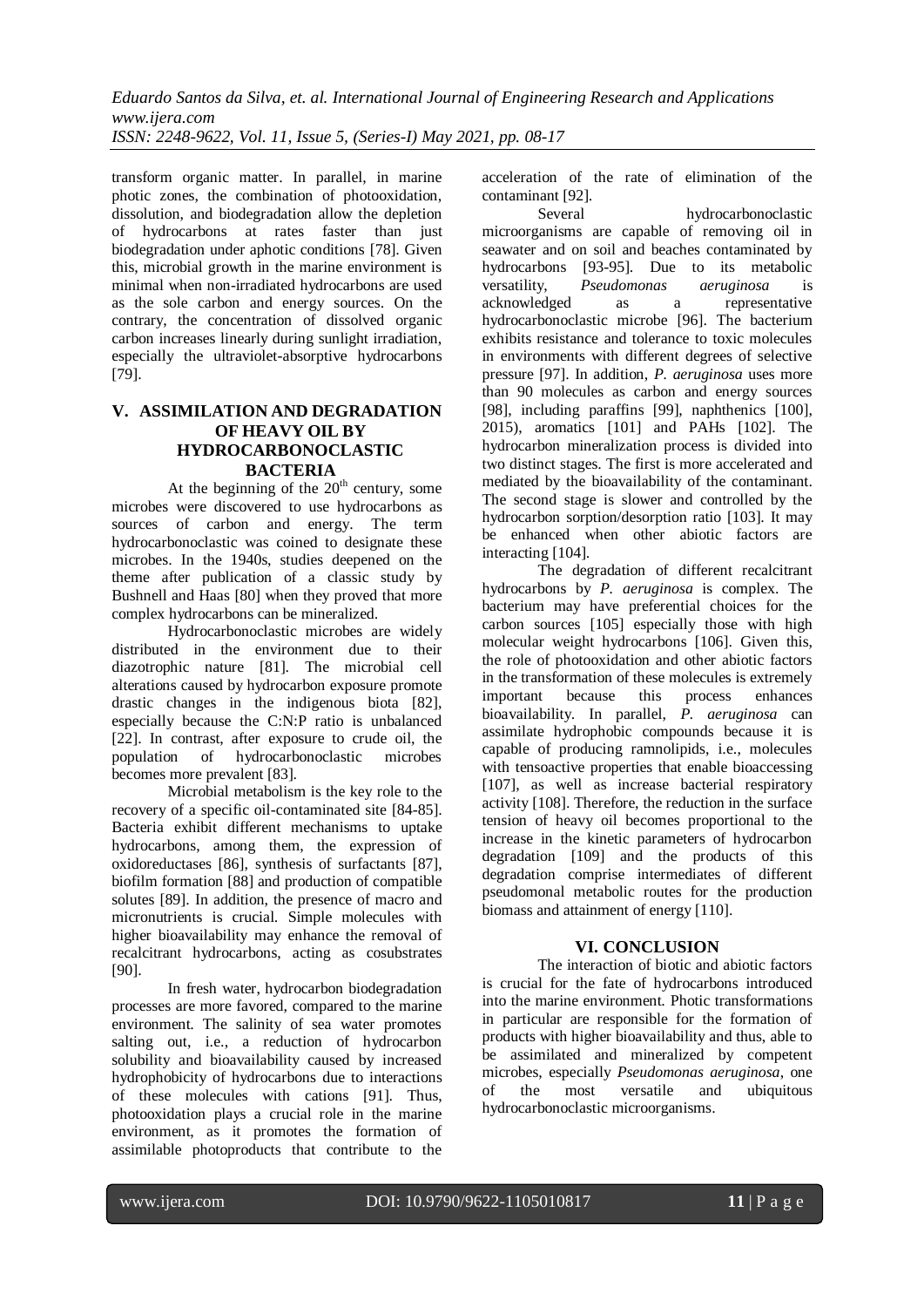*Eduardo Santos da Silva, et. al. International Journal of Engineering Research and Applications www.ijera.com*

*ISSN: 2248-9622, Vol. 11, Issue 5, (Series-I) May 2021, pp. 08-17*

# **ACKNOWLEDGEMENTS**

We are grateful to PROPESQ/UFPB and CNPq for the granting of scientific initiation scholarships to the students who authored this work.

The English text of this paper has been revised by Sidney Pratt, Canadian, MAT (The Johns Hopkins University), RSAdip - TESL (Cambridge University).

#### **REFERENCES**

- [1]. Solé J, García-Olivares A, Turiel A, and Ballabrera-Poy J. (2018) Renewable transitions and the net energy from oil liquids: a scenarios study. *Renew Energ.* 116: 258- 271.
- [2]. Vasconcelos U, De França FP, and Oliveira FJS. (2011) Removal of high-molecular weight polycyclic aromatic hydrocarbons. *Quim Nova*. 34: 218-221.
- [3]. Viana AAG, Oliveira BTM, Cavalcanti TG, Sousa KA, Mendonça EAM, Amaral IPG, and Vasconcelos U. (2018) Correlation between pyocyanin production and hydrocabonoclactic activity in nine strains of *Pseudomonas aeruginosa*. *Int J Adv Eng Res Sci.* 5: 212– 223.
- [4]. Christersen M, and Nilsson AE. (2018) Media, Communication, and the Environment in Precarious Times. *J Communic.* 68(2): 267- 277.
- [5]. Tolun L, Martens D, Okay OS, and Schramm, K.W. (2006) Polycyclic aromatic hydrocarbon contamination in coastal sediments of the Izmit bay (Marmara sea): case studies before and after the Izmit earthquake. *Environ Pollut*. 32: 758-765.
- [6]. Palittapongarnpim M, Pokethitiyook P, Upatham ES, and Tangbanluekal L. (1998) Biodegradation of crude oil by soil microorganisms in the tropic. *Biodegradation.*  9: 83-90.
- [7]. Demarco CF, Caballero CB, Afonso TF, Dall'Agnol ALB, Nazari MT, Quadro MS, and Andreazza R. (2020) Impacts and recovery techniques of degraded areas by petroleum spills - case study in Southern Brazil. *Ciênc Nat.* 42, doi:10.5902/2179460X39233.
- [8]. Moreno R, Jover L, Diez C, Sardà F, and Sanpera, C. (2013) Ten years after the *Prestige* oil spill: seabird trophic ecology as indicator of long-term effects on the coastal marine ecosystem. *Plos One*. 8(10): doi:10.1371/annotation/bb686276-234c-4881 bcd5-5051d0e66bfc.
- [9]. Baek K-H, Kim H-S, Oh H-M, Yoon B-D, Kim J, and Lee I-S. (2004) Effect of crude oil, oil components, and bioremediation on plant growth. *J Environ Sci Health*. 39(9): 2465- 2472.
- [10]. Xu X, Wenming L, Shuhua T, Wei W, Qige Q, Pan J, Xinmei G, Fengjiao L, Haiyan L, and Hongwen, Y. (2018) Petroleum hydrocarbon-degrading bacteria for the remediation of oil pollution under aerobic conditions: a perspective analysis. *Front Microbiol.* 9: 2885, doi[:10.3389/fmicb.2018.02885.](https://doi.org/10.3389/fmicb.2018.02885)
- [11]. Yu L, Duan L, Naidu R, and Semple KT. (2018) Abiotic factors controlling bioavailability and bioaccessibility of polycyclic aromatic hydrocarbons in soil: Putting together a bigger picture. *Sci Total Environ.* 613-614: 1140-1153.
- [12]. Jiang D, Xin C, Li W, Chen J, Li F, Chu Z, Xiao P, and Shao L. (2015) Quantitative analysis and health risk assessment of polycyclic aromatic hydrocarbons in edible vegetables oily marketed in Shandong of China. *Food Chem. Toxicol.* 83: 61- 67.
- [13]. Yuan G-L, Wu L-J, Sun Y, Li J, Li J-C, and Wang, G-H. (2015) Polycyclic aromatic hydrocarbons in soils of the central Tibetan Plateau, China: distribution, sources, transport, and contribution in global cycling. *Environ Pollut.* 203: 137-144.
- [14]. Sepehrnoori K, Xu Y, Yu W, Bai B, and Chen Z., *Developments in petroleum science* (Elsevier: Amsterdam, 2020).
- [15]. Farah MA., *Petróleo e seus derivados* (LTC: Rio de Janeiro, 2012).
- [16]. Speight JG., *Handbook of petroleum analysis* (John Wiley: Toronto, 2001).
- [17]. Lammoglia T, and [Souza Filho](https://www.sciencedirect.com/science/article/abs/pii/S0034425712001587#!) CR. (2012) Mapping and characterization of the API gravity of offshore hydrocarbon seepages using multispectral ASTER data. *Remote Sens Environ.* 123: 381-389.
- [18]. Santos RG, Loh W, Bannawart AC, and Tevisan OV. (2014) An overview of heavy oil properties and its recovery and transportation methods. *Braz J Chem Eng*. 31(3): 571-590.
- [19]. Cavalcanti TG, Souza AF, Ferreira GF, Dias DSB, Severino LS, Morais JPS, Sousa KA, and Vasconcelos, U. (2019) Use of agroindustrial waste in the removal of phenanthrene and pyrene by microbial consortia in soil. *Waste Biomass Valor*. 10(1): 205-214.
- [20]. Gupte A, Tripathi A, Patel H, Rudakiya D, and Gupte S. (2016) Bioremediation of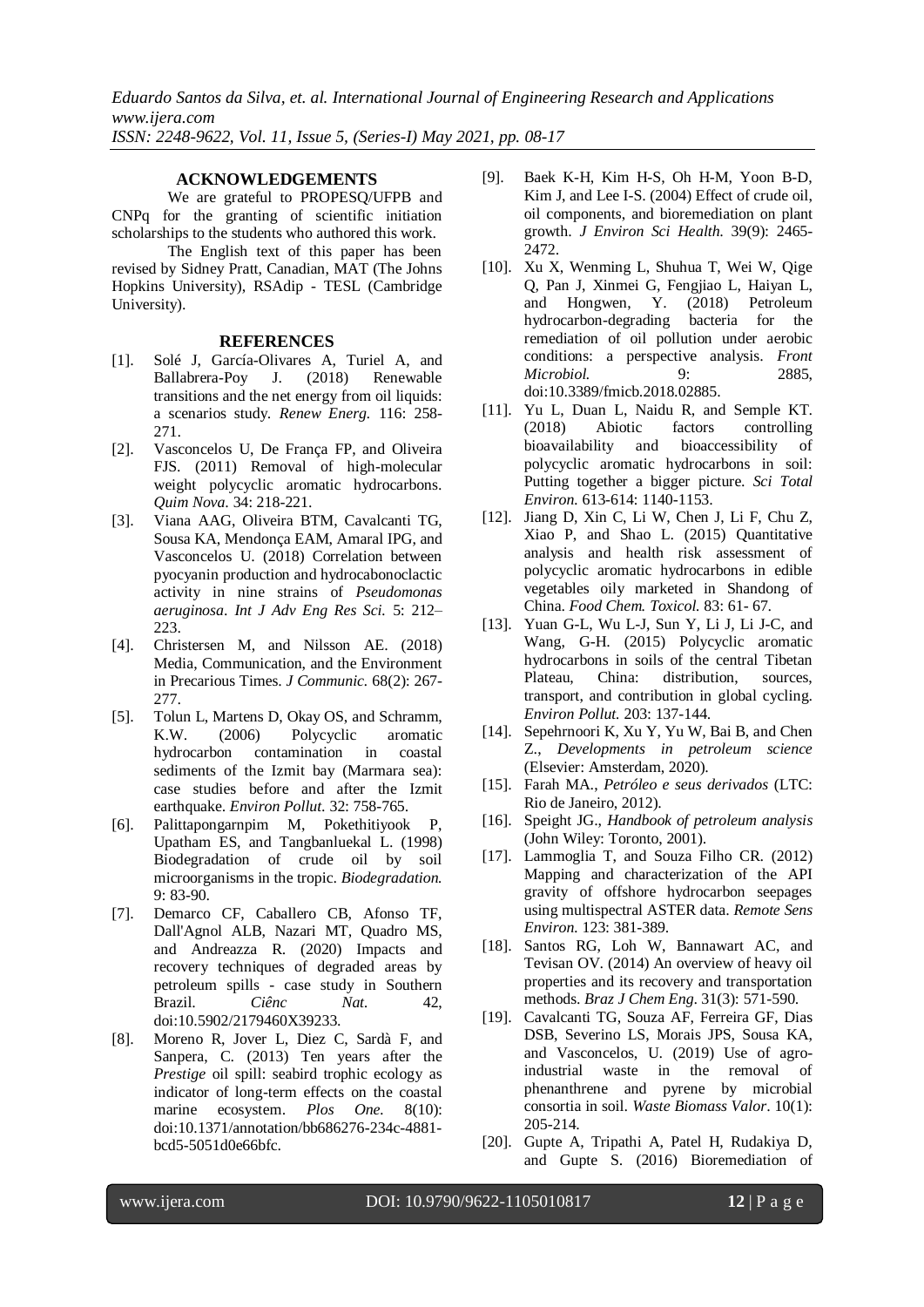*ISSN: 2248-9622, Vol. 11, Issue 5, (Series-I) May 2021, pp. 08-17*

polycyclic aromatic hydrocarbons (PAHs): a perspective. *Open Biotechnol J.* 10(2): 363- 378.

- [21]. Mohamed ME, Al-Dousary M, Hamzah RY, and Fuchs G. (2006) Isolation and characterization of indigenous thermophilic bacteria active in natural attenuation of biohazardous petrochemical pollutants. *Int Biodeterior Biodegradation*. 58(3-4): 213- 223.
- [22]. Jacques RJS, Okeke BC, Bento FM, Teixeira AS, Peralba MCR, and Camargo FAO. (2008) Microbial consortium bioaugmentation of polycyclic aromatic hydrocarbons contaminated soil. *Bioresour Technol.* 99(7): 2637-2643.
- [23]. Toledo FL, Calvo C, Rodelas B, and Gonzáles-López J. (2006) Selection and identification of bacteria isolated from waste crude oil with polycyclic aromatic hydrocarbons removal capacities. *Syst Appl Microbiol*. 29: 244-252.
- [24]. Vasconcelos U, Oliveira FJS, and França FP. (2013) Raw glycerol as cosubstrate on the PHAs biodegradation in soil. *Can J Pure Appl Sci.* 7: 2203-2209.
- [25]. Zhang X-X, Cheng S-P, Zhu C-J, and Sun S-L. (2006) Microbial PAH-degradation in soil: degradation pathways and contributing factors. *Pedosphere*. 16(5): 555-565.
- [26]. Bisht S, Pandey P, Bhargava B, Sharma S, Kumar V, and Sharma KD. (2015) Bioremediation of polyaromatic hydrocarbons (PAHs) using rhizosphere technology. *Braz J Microbiol*. 46(1): 7-21.
- [27]. Deuel Jr. LE, and Holliday GH., *Soil remediation for the petroleum extractions industry* (PennWell: Tulsa, 1997).
- [28]. Wang S, Xu Y, Lin Z, Zhang J, Norbu N, and Liu W. (2017) The harm of petroleumpolluted soil and its remediation research. AIP Conference Proceedings 1864, 020222. doi: 10.1063/1.4993039.
- [29]. Guo J, Fang J, and Cao J. (2012) Characteristics of petroleum contaminants and their distribution in Lake Taihu, China. *Chem Cent J.* 6: 92, do[i:10.1186/1752-153X-](https://dx.doi.org/10.1186%2F1752-153X-6-92)[6-92.](https://dx.doi.org/10.1186%2F1752-153X-6-92)
- [30]. Rosenberg E, and Ron EZ., Bioremediation of petroleum contamination, in Crawford RL and Crawford DL (ed.), *Bioremediation, principles and applications*, (University Press: Cambridge, 2005).
- [31]. Chilvers BL, Morgan KL, and White BJ. (2021) Sources and reporting of oil spills and

impacts on wildlife 1970–2018. *Environ Sci Pollut Res.* 28: 754-762.

- [32]. Glen D. (2010) Modelling the impact of double hull technology on oil spill numbers. *Marit. Policy Manag*. 37(5): 475-487.
- [33]. NOAA. Oil spill case histories 1967-1991, in *Summaries of significant U.S. and international spills* (NOAA: Seattle, 1992).
- [34]. Ropero-Patarroyo J. Daños por contaminación de hidrocarburos persistentes en el mar y su cobertura en el derecho civil colombiano, in Amparo-Rodríguez G and Vargas-Chaves I. (ed.) *Perspectivas de responsabilidad por daños ambientales en Colombia* (Editorial Universidad del Rosario: Bogotá, 2015).
- [35]. Esler D, Ballachey [BE, Matkin](https://www.sciencedirect.com/science/article/pii/S0967064516303502#!) C, Cushing D, Kaler R, Bodkin J, Monson [D, Esslinger](https://www.sciencedirect.com/science/article/pii/S0967064516303502#!) G, and [Kloecker,](https://www.sciencedirect.com/science/article/pii/S0967064516303502#!) K. (2018) Timelines and mechanisms of wildlife population recovery following the *Exxon Valdez* oil spill. *[Deep](https://www.sciencedirect.com/journal/deep-sea-research-part-ii-topical-studies-in-oceanography)  [Sea Res II: Top Stud Oceanogr.](https://www.sciencedirect.com/journal/deep-sea-research-part-ii-topical-studies-in-oceanography)* 147(1): 36- 42.
- [36]. Nixon Z, and Michel J. (2018) A Review of distribution and quantity of lingering subsurface oil from the Exxon Valdez Oil Spill. *Deep-Sea Res. Part II*. 147(1): 20-26.
- [37]. Lindberg MR, Maselko J, Heintz RA, Fugate CJ, and Holland L. (2018) Conditions of persistent oil on beaches in Prince William Sound 26 yearsafter the Exxon Valdezspill. *Deep-Sea Res. Part II*. 147(1): 9-19.
- [38]. Pritchard PH, Mueller JG, Rogers JC, Kremer FV, and Glaser JA. (1992) Oil spill bioremediation: experiences, lessons and results from the Exxon Valdez oil spill in Alaska. *Biodegradation.* 3(2): 315-335.
- [39]. Fontugne E. (2015) Dismantling the Exxon Valdez: how misunderstanding one maritime accident led to the criminalization of an entire profession. *J Mar Law Comm.* 46(2): doi:10.2139/ssrn.2323263.
- [40]. Lemieux PM, Lutes CC, and Santoianni DA. (2004) Emissions of organic air toxics from open burning: a comprehensive review. *Prog Energ Combust Sci*. 30(1): 1-32.
- [41]. Linden O, [Jerneloev](http://pure.iiasa.ac.at/view/iiasa/1984.html) A, and Egerup J. *The environmental impacts of the Gulf War 1991. IIASA Interim Report* (IIASA: Laxenburg, 2004).
- [42]. Camphuysen C, Heubeck M, Cox S, Bao R, Humple D, Abraham C, and Sandoval A. (2002) The Pristige oil spill in Spain. *Atlantic Seabirds.* 4(3): 131-140.
- [43]. Pérez-de-Olmo A, Nachev M, Zimmermann S, Fernández M, and Sures B. (2019) Medium-term dynamics of element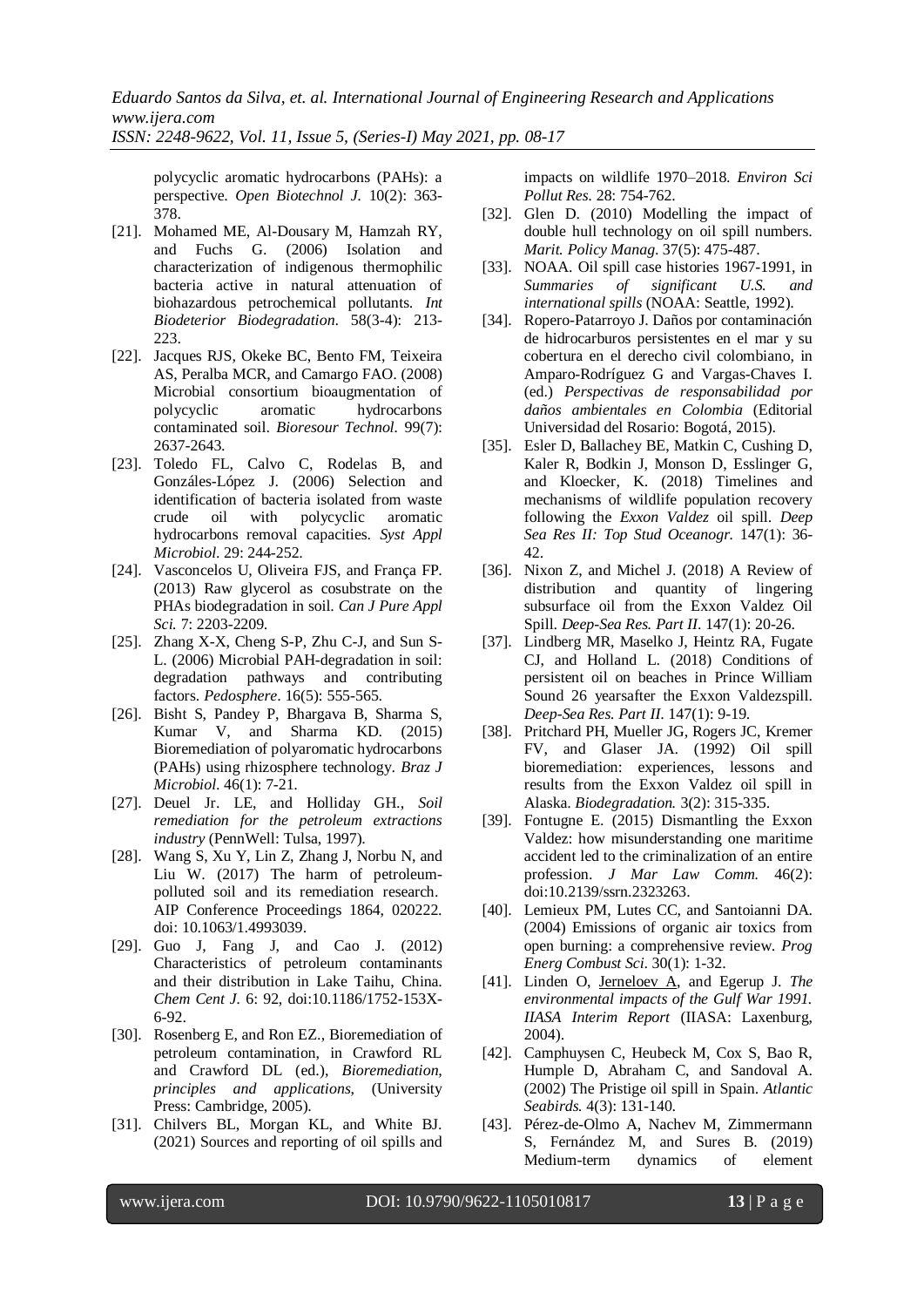*Eduardo Santos da Silva, et. al. International Journal of Engineering Research and Applications www.ijera.com*

*ISSN: 2248-9622, Vol. 11, Issue 5, (Series-I) May 2021, pp. 08-17*

concentrations in a sparid fish and its isopod parasite after the *Prestige* oil-spill: Shifting baselines? *Sci Total Environ.* 686: 646-656.

- [44]. Yan W. (2016) The fate of hydrocarbon seeping from the ocean floor. *Eos.* 97: doi[:10.1029/2016EO054229.](https://doi.org/10.1029/2016EO054229)
- [45]. Nyankson E, Rodene D, and Gupta RB. (2015) Advancements in crude oil spill remediation research after the Deepwater Horizon oil spill. *Water Air Soil Pollut.* 227: doi:10.1007/s11270-015-2727-5.
- [46]. Carvalho I. (2019) Óleo chega a 643 áreas em 116 municípios do Nordeste e do Sudeste. Avaliable at: https://www.brasildefato.com.br/2019/11/18/o leo-chega-a-643-areas-em-116-municipiosdo-nordeste-e-do-sudeste/.
- [47]. Estevo MO, Lopes [PFM, Oliveira Júnior](https://www.sciencedirect.com/science/article/abs/pii/S0025326X21000187#!) JGC, Junqueira AB, Santos [APO, Lima](https://www.sciencedirect.com/science/article/abs/pii/S0025326X21000187#!) JAS, Malhado ACM, Ladle RJ, and [Campos-Silva](https://www.sciencedirect.com/science/article/abs/pii/S0025326X21000187#!) JV. [\(2021\)](https://www.sciencedirect.com/science/article/abs/pii/S0025326X21000187#!) Immediate social and economic impacts of a major oil spill on Brazilian coastal fishing communities. *Marine Pollut Bull.* 164: doi[:10.1016/j.marpolbul.2021.111984.](https://doi.org/10.1016/j.marpolbul.2021.111984)
- [48]. Magris RA, and Giarrizzo T. (2020) Mysterious oil spill in the Atlantic Ocean threatens marine biodiversity and local people in Brazil. *Marine Pollut Bull.* 153: doi[:10.1016/j.marpolbul.2020.110961.](https://doi.org/10.1016/j.marpolbul.2020.110961)
- [49]. Atlas RM. (1981) Microbial degradation of petroleum hydrocarbons: an environment perspective. *Microbiol Rev*. 45(1): 180-209.
- [50]. Rontari JF, Bonin P, and Giusti G. (1987) Mechanistic study of interactions between photo-oxidation and biodegradation of nnonylbenzene in seawater. *Marine Chem.*  22(1): 1-12.
- [51]. Jia J-L, Li G-H, and Zhong Y. (2004) The relationship between abiotic factors and microbial activities of microbial eco-system in contaminated soil with petroleum hydrocarbons. *Huang Jing Ke Xue.* 25(3): 110-114.
- [52]. Hua F, and Wang HQ. (2004) Uptake and trans-membrane transport of petroleum hydrocarbons by microorganisms. *Biotechnol Biorechnol Equip.* 28(2): 165-175.
- [53]. Jiao S, Luo Y, Lu M, Xiao X, Lin Y, Chen W, and Wei G. (2017) Distinct succession patterns of abundant and rare bacteria in temporal microcosms with pollutants. *Environ Pollut.* 225: 497-505.
- [54]. Gong Z, Alef K, Wilke B-M, and Li P. (2007) Activated carbon adsorption of PAHs from

vegetable oil used in soil remediation. *J Hazard Mat*. 143,(4): 372-378.

- [55]. Enell A, Reichenberg F, Ewald G, and Warfvinge P. (2005) Desorption kinetics studies on PAH-contaminated soil under varying temperatures. *Chemosphere*. 61(10): 1529-1538.
- [56]. Manse G, Werner [D, Meynet](https://www.sciencedirect.com/science/article/abs/pii/S0269749119362451#!) P, and Ogbaga [CC. \(](https://www.sciencedirect.com/science/article/abs/pii/S0269749119362451#!)2020) Microbial community responses to different volatile petroleum hydrocarbon class mixtures in an aerobic sandy soil. *Environ Pollut.* 264: doi[:10.1016/j.envpol.2020.114738.](https://doi.org/10.1016/j.envpol.2020.114738)
- [57]. Cebron A, Faure P, Lorgeoux C, Ouvrard S, and Leyval C. (2013) Experimental increase in availability of a PAH complex organic contamination from an aged contaminated soil: Consequences on biodegradation. *Environ Pollut*. 177: 98-105.
- [58]. Ghosal D, Gosh S, Dutta TK, and Ahn Y. (2016) Current state of knowledge in microbial degradation of polycyclic aromatic hydrocarbons (PAHs): a review. *Front. Microbiol.* 7: doi:10.3389/fmicb.2016.01369.
- [59]. Ławniczak Ł, Woźniak-Karczewska M, Loibner AP, Heipieper HJ, and Chrzanowski Ł. (2020) Microbial degradation of hydrocarbons-basic principles for bioremediation: a review. *Molecules*. 25(4): doi: 10.3390/molecules25040856.
- [60]. Amir S, Hafidi M, Merlina G, Hamdi H, and Revel JC. (2017) Fate of polyaromatic hydrocarbons during composting of lagooning sewage sludge. *Chemosphere.* 58(4): 449-458.
- [61]. Brown DM, Bonte M, Gill R, Dawick J, and Boogaard PJ. (2017) Heavy hydrocarbon fate and transport in the environment. *J Eng Geol Hydrogeol.* 50(3): 333-346.
- [62]. Chakraborty A, Ruff SE, Dong X, Ellefson ED, Li C, Brooks JM, McBee J, Bernard BB, and Hubert CRJ. (2020) Hydrocarbon seepage in the deep seabed links subsurface and seafloor biopheres. *PNAS.* 117(20): 11029- 11037.
- [63]. Turner N, and Renegar DA. (2017) Petroleum hydrocarbon toxicity to corals: a review. *Marine Pollut Bull.* 119(2): doi:10.1016/j.marpolbul.2017.04.050.
- [64]. Cézar-Wasserman J, Botelho ALM, Crapez MAC, Bispo MGS, Silva FS, and Filgueiras CM. (2006) Hydrocarbons and bacterial activity in mangrove sediments from Guanabara Bay, Brazil. *Geochimica Brasiliensis.* 20(1): 14-25.
- [65]. Park KS, Sims RC, Dupont RR, Doucette WJ, and Mattheus JE. (1990) Fate of PAH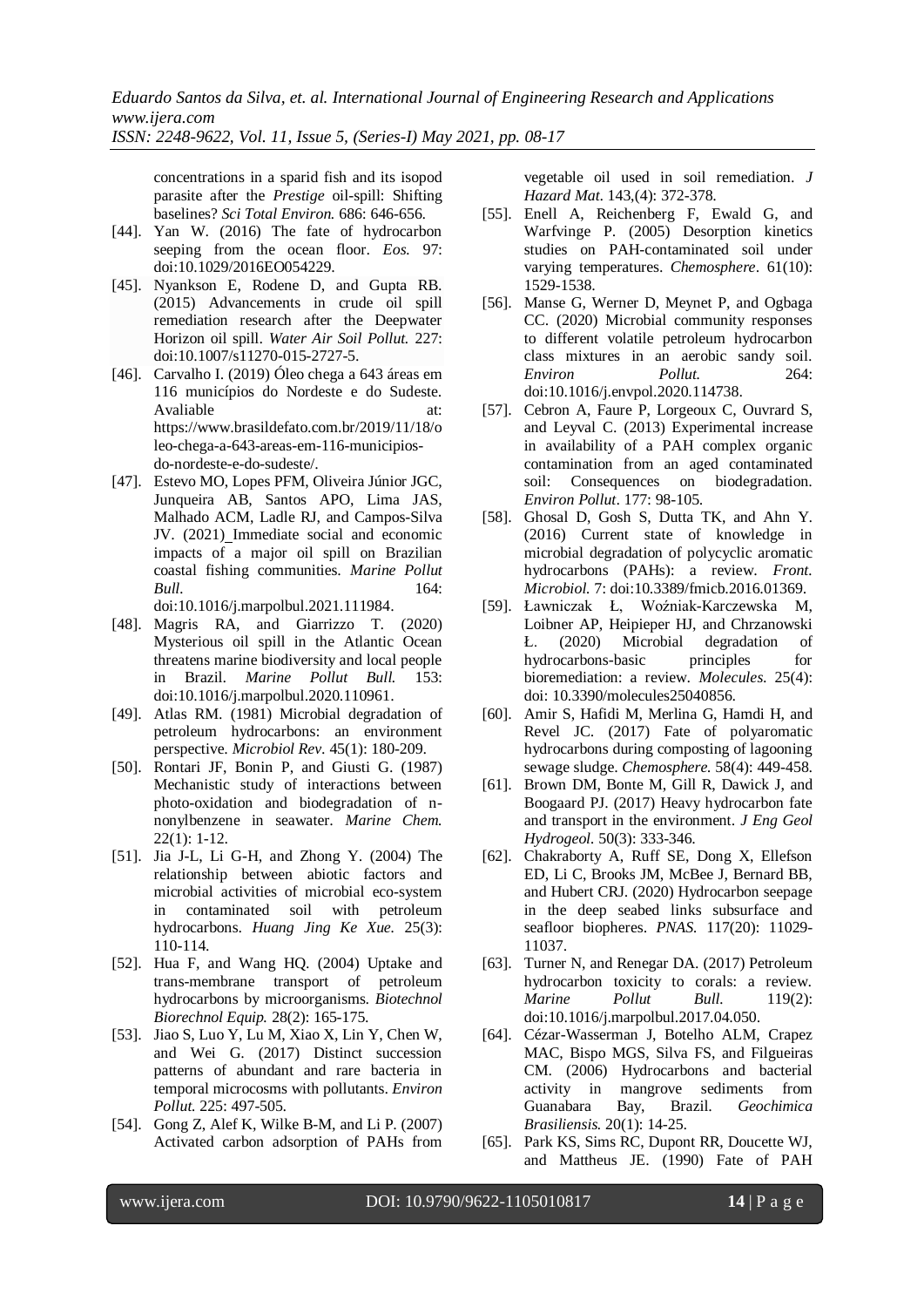*Eduardo Santos da Silva, et. al. International Journal of Engineering Research and Applications www.ijera.com*

*ISSN: 2248-9622, Vol. 11, Issue 5, (Series-I) May 2021, pp. 08-17*

compounds in two soil types: influence of volatilization, abiotic loss and biological activity. *Environ Toxicol Chem.* 9(2): 187- 195.

- [66]. Boehm PD, Fiest DL, Mackay D, and Paterson S. (1982) Physical-chemical weathering of petroleum hydrocarbons from the IXTOC I blowout: chemical measurements and a weathering model. *Environ Sci Technol.* 16: 498–505.
- [67]. Truskewycz A, Gundry TD, Khudur LS, Kolobaric A, Taha M, Aburto-Medina A, Ball AS, and Shahsavari, E. (2019) Petroleum hydrocarbon contamination in terrestrial ecosystems-fate and microbial responses. *Molecules.* 24: doi:10.3390/molecules24183400.
- [68]. Daling PS, Moldestad MØ, Johansen Ø, Lewis AI, and Rødak J. (2003) Norwegian testing of emulsion properties at sea – The importance of oil type and release conditions. *Spill Sci Technol Bull.* 8(1): 123-136.
- [69]. Lundegard PD, and Sweeney RE. (2004) Total petroleum hydrocarbons in groundwater-evaluation of nondissolved and nonhydrocarbon fractions. *Environ Forensics.*  5: 85–95.
- [70]. Means JC. (1995) Influence of salinity upon sediment-water partioning of aromatic hydrocarbons. *Marine Chem.* 51(1): 3-16.
- [71]. Frena M, Oliveira CR, Silva CA, Madureira LAS, and Azevedo, DA. (2014) Photochemical degradation of diesel oil in water: a comparative study of different photochemical oxidation processes and their degradation by-products. *J Braz Chem Soc.*  25(8): 1372-1379.
- [72]. Lee RF. (2003) Photo-oxidation and phototoxicity of crude and refined oils. *Spill Science & Technology Bulletin*. 8(2): 157- 162.
- [73]. Bacosa HP, Erdner DL, and Liu Z. (2015) Differentiating the roles of photooxidation and biodegradation in the weathering of Light Louisiana Sweet crude oil in surface water from the Deepwater Horizon site. *Marine Pollution Bulletin*. 95(1): 265-272.
- [74]. Plata DL, Sharpless CM, and Reddy CM. (2008) Photochemical degradation of polycyclic aromatic hydrocarbons in oil films. *Environ. Sci. Technol.* 42(7): 2432-2438.
- [75]. Haverstock S, Sizmur T, Murimboh J, and O'Driscoll NJ. (2012) Modeling the photooxidation of dissolved organic matter by ultraviolet radiation in freshwater lakes:

implication for mecury bioavailibility. *Chemosphere.* 88(10): 1220-1226.

- [76]. Shermer H, and Linden KG. (2007) Photolysis, oxidation and subsequent toxicity of a mixture of polycyclic aromatic hydrocarbons in natural waters. *J Photochem Photobiol A Chem.* 187(2-3): 186-195.
- [77]. Dąbrowska D, Kot-Wasik A, and Namieśnik J. (2004) The importance of degradation in the fate of selected organic compounds in the environment. Part II. fhotodegradation and biodegradation. *Pol J Environ Stu*. 13(6): 617-626.
- [78]. Vergeynst L, Gree CW, Mosbech A, Gustavson K, Meire L, Poulsen KG, and Christensen JH. (2019) Biodegradation, photo-oxidation, and dissolution of pretoleum compounds in an arctic fjord during summer. *Environ. Sci. Tchnol.* 53(21): 12197-12206.
- [79]. Maki H, Sasaki T, and Harayama S. (2001) Photo-oxidation of biodegraded crude oil and toxicity of the photo-oxidized products. *Chemosphere.* 44(5): 1145-1151.
- [80]. Bushnell LD, and Haas HF. (1941) The utilization of certain hydrocarbons by microorganisms. *J Bacteriol*. 41(5): 653-673.
- [81]. [Dashti](https://www.ncbi.nlm.nih.gov/pubmed/?term=Dashti%20N%5BAuthor%5D&cauthor=true&cauthor_uid=25740314) N, [Ali](https://www.ncbi.nlm.nih.gov/pubmed/?term=Ali%20N%5BAuthor%5D&cauthor=true&cauthor_uid=25740314) N, [Eliyas,](https://www.ncbi.nlm.nih.gov/pubmed/?term=Eliyas%20M%5BAuthor%5D&cauthor=true&cauthor_uid=25740314) M, [Khanafer](https://www.ncbi.nlm.nih.gov/pubmed/?term=Khanafer%20M%5BAuthor%5D&cauthor=true&cauthor_uid=25740314) M, [Sorkhoh](https://www.ncbi.nlm.nih.gov/pubmed/?term=Sorkhoh%20NA%5BAuthor%5D&cauthor=true&cauthor_uid=25740314) NA, and [Radwan](https://www.ncbi.nlm.nih.gov/pubmed/?term=Radwan%20SS%5BAuthor%5D&cauthor=true&cauthor_uid=25740314) SS. (2015) Most hydrocarbonoclastic bacteria in the total environment are diazotrophic, which highlights their value in the bioremediation of hydrocarbon contaminants. *Microbes Environ.* 30(1): 70-75.
- [82]. Sarkar J, Kazy SK, Gupta A, Dutta A, Mohapatra B, Roy A, Bera P, Mitra A, and [Sar](https://www.frontiersin.org/people/u/101909) P. (2016) Biostimulation of indigenous microbial community for bioremediation of petroleum refinery sludge. *Front Microbiol.*  7: do[i:10.3389/fmicb.2016.01407.](https://doi.org/10.3389/fmicb.2016.01407)
- [83]. [Teramoto](https://www.ncbi.nlm.nih.gov/pubmed/?term=Teramoto%20M%5BAuthor%5D&cauthor=true&cauthor_uid=23824553) M, [Queck](https://www.ncbi.nlm.nih.gov/pubmed/?term=Queck%20SY%5BAuthor%5D&cauthor=true&cauthor_uid=23824553) SY, and [Ohnishi](https://www.ncbi.nlm.nih.gov/pubmed/?term=Ohnishi%20K%5BAuthor%5D&cauthor=true&cauthor_uid=23824553) K. (2013) Specialized hydrocarbonoclastic bacteria prevailing in seawater around a port in the Strait of Malacca. *Plos One.* 8(6): doi[:10.1371/journal.pone.0066594.](https://dx.doi.org/10.1371%2Fjournal.pone.0066594)
- [84]. Orgiazzi A, Dunbar MB, Panagos P, De Groot GA, and Lemanceau P. (2015) Soil biodiversity and DNA barcodes: opportunities and charllenges. *Soil Biolol Biochem.* 80: 244-250.
- [85]. Watanabe K, and Hamamura N. (2003) Molecular and physiological approaches to understanding the ecology of pollutant degradation. *Curr Opin Biotechnol*. 14: 289- 295.
- [86]. Limongi R, Oliveira BTM, Gervazio KY, Morais VC, Barbosa PSZ, Cavalcanti TG,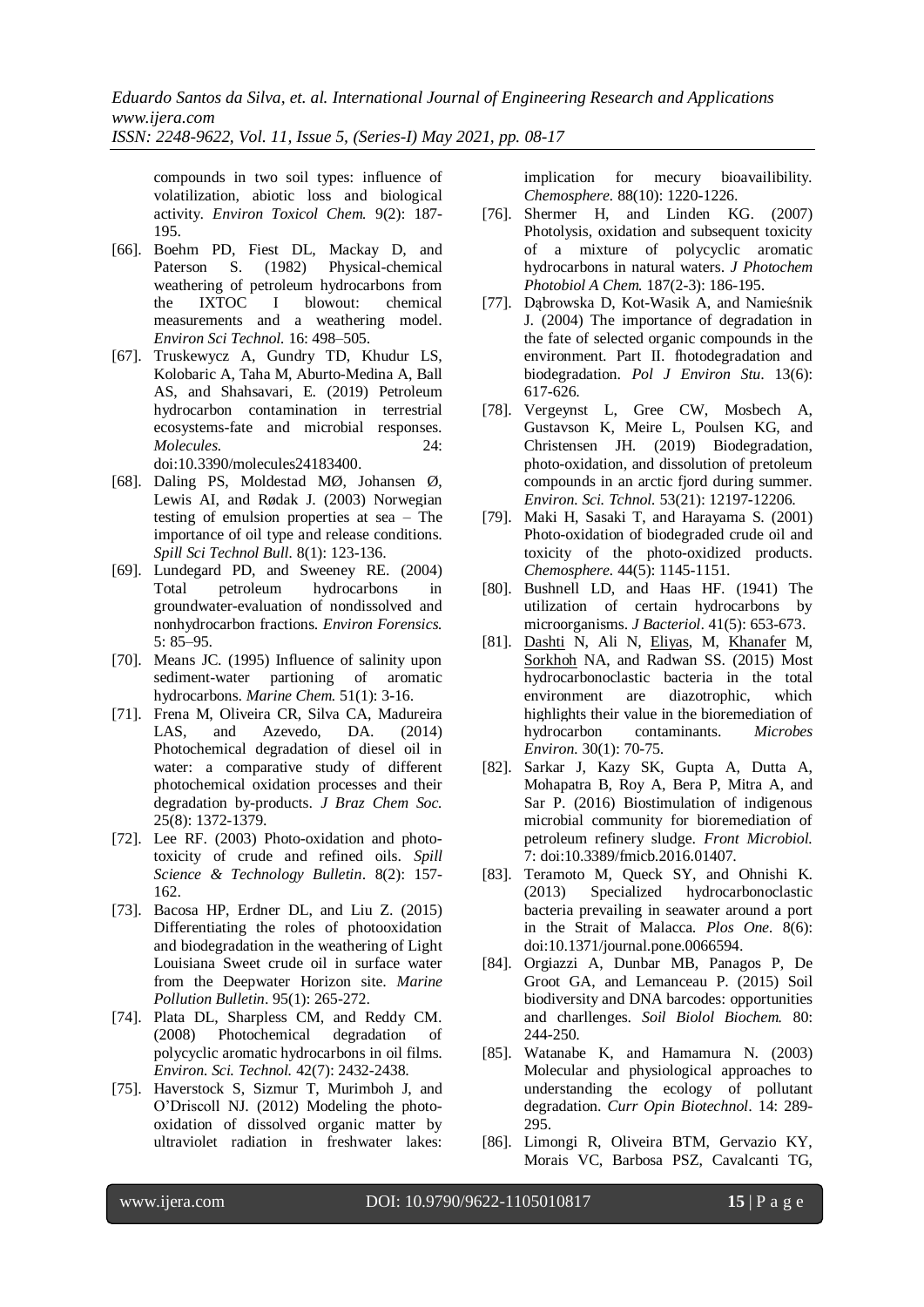*ISSN: 2248-9622, Vol. 11, Issue 5, (Series-I) May 2021, pp. 08-17*

Vasconcelos U, and Amaral IPG. (2020) Biodegradation of pyrene and anthracene by *Pseudomonas aeruginosa* TGC-02 in submerged culture. *Int J Eng Res Appl*. 10(6): 12-20.

- [87]. Martins LF, and Peixoto RS. (2012) Biodegradation of petroleum hydrocarbons in hypersaline environments. Braz J Microbiol. 43(3): 865-872.
- [88]. Nie [M, He](https://pubmed.ncbi.nlm.nih.gov/?term=Nie+M&cauthor_id=26963906) M, [Lin](https://pubmed.ncbi.nlm.nih.gov/?term=Lin+Y&cauthor_id=26963906) Y, [Wang](https://pubmed.ncbi.nlm.nih.gov/?term=Wang+L&cauthor_id=26963906) L, [Jin](https://pubmed.ncbi.nlm.nih.gov/?term=Jin+P&cauthor_id=26963906) P, and [Zhang](https://pubmed.ncbi.nlm.nih.gov/?term=Zhang+S&cauthor_id=26963906) SY. (2016) Immobilization of biofilms of *Pseudomonas aeruginosa* NY3 and their application in the removal of hydrocarbons from highly concentrated oil-containing wastewater on the laboratory scale. *J Environ Manage.* 173: 34-40.
- [89]. Welsh DT. (2000) Ecological significance of compatible solute accumulation by microorganisms: from single cells to global climate. *FEMS Microbiol Rev*. 24(3): 263–290.
- [90]. Nascimento TCF, Oliveira FJS, and França FP. (2013) Biorremediación de um suelo tropical contaminado com resíduos aceitosos intemperizados. *Rev Int Contam Ambie*. 29(1): 21-28.
- [91]. Martínez-Toledo A, and Rodríguez-Vasquez R. (2013) *In situ* biosurfactant production and hydrocarbon removal by *Pseudomonas putida* CB-100 in bioaugmented and biostimulated oil-contaminated soil. *Braz J Microbiol.*  44(2): 595-605.
- [92]. Ni'matuzahroh Gilewicz M, Giuliano M, and Bertrand JC. (1999) *In vitro* study of interaction between photooxidation and biodegradation of 2-methylphenanthrene by *Sphingomonas* sp. 2MPII. *Chemosphere.*  38(11): 2501-2507.
- [93]. Mangwani N, Kumari S, and Das S. (2017) Marine bacterial biofilms in bioremediation of polycyclic aromatic hydrocarbons (PAHs) under terrestrial condition in soil microcosm. *Pedosphere.* 227(3): 548-558.
- [94]. Salam LB. (2016) Metabolism of waste engine oil by *Pseudomonas* species. *3 Biotech*. 6(1): 1-10.
- [95]. Chaerun SK, Asada KTR, and Kogure K. (2004) Bioremediation of coastal area 5 years after the Nakhodka oil spill in the Sea of Japan: isolation and characterization of hydrocarbon-degrading bacteria. *Environ Int.*  30(7): 911-922.
- [96]. Atzél B; Szoboszlay S; Mikuska Z, and Kriszt B. (2008) Comparison of phenotypic and genotypic methods for the detection of environmental isolates of *Pseudomonas*

*aeruginosa. Int J Hyg Environ Health.* 21: 143-155.

- [97]. Gonçalves T, and Vasconcelos U. (2021) Colour me blue: the history and biotechnological potential of pyocyanin. *Molecules.* 26: doi: 10.3390/molecules26040927
- [98]. Scott-Thomas A, Syhre M, Pattemorel PK, Epton M, Laing R, Pearson J, and Chambers ST. (2010) 2-Aminoacetophenone as a potential breath biomarker for *Pseudomonas aeruginosa* in the cystic fibrosis lung. *BMC Pulmonary Med.* 10: 1-10.
- [99]. Karamadilis AK, Evangelou AC, Karabika E, Koukkou AI, Drainas C, and Voudrias EA. (2010) Laboratory scale bioremediation of petroleum contaminated soil by indigenous microorganisms and added *Pseudomonas aeruginosa* strain Spet. *Bioresour. Technol.*  111(6): 6545-6552.
- [100]. Shekhar SK, Godheja J, and Modi D.R. (2015) Hydrocarbon bioremediation efficiency by five indigenous bacterial strains isolated from contaminated soils. *Int J Curr Microbiol Appl Sci.* 4(3): 892-905.
- [101]. Zhang G-L, Wu Y-T, Qian X-P, and Meng Q. (2005) Biodegradation of crude oil by *Pseudomonas aeruginosa* in the presence of rhamnolipids. *J Zheijiang Univ Sci*. 6(8): 725- 730.
- [102]. Filinov AE, Akhmetov LI, Puntis IF, Esikova TZ, Gafarov AB, Kosheleva IA, and Boronin AM. (2010) Horizontal transfer of catabolic plasmids and naphtalene biodegradation in open soil. *Microbiology*. 79(2): 184-190.
- [103]. Kaplan CW, and Kitts CL. (2004) Bacterial succession in a petroleum land treatment unit. *Appl Environ Microbiol.* 70: 1777-1786.
- [104]. Site A. (2001) Factors affecting sorption of organic compounds in natural sorbent/water systems and sorption coefficients for selected pollutants. A Review. *J Phys Chem Ref Data.* 30(1): 187-439.
- [105]. Brito EMS, Barróna MDLC, Caretta CA, Goñi-Urriza M, Andrade LH, Cuevas-Rodríguez G, Malme O, Torres JPM, Simonc M, and Guyoneaud R. (2015) Impact of hydrocarbons, PCBs and heavy metals on bacterial communities in Lerma River, Salamanca, Mexico: Investigation of hydrocarbon degradation potential. *Sci Total Environ*. 521(1): 1-10.
- [106]. Kumari S, Regar RK, and Manickam N. (2018) Improved polycyclic aromatic hydrocarbon degradation in a crude oil by